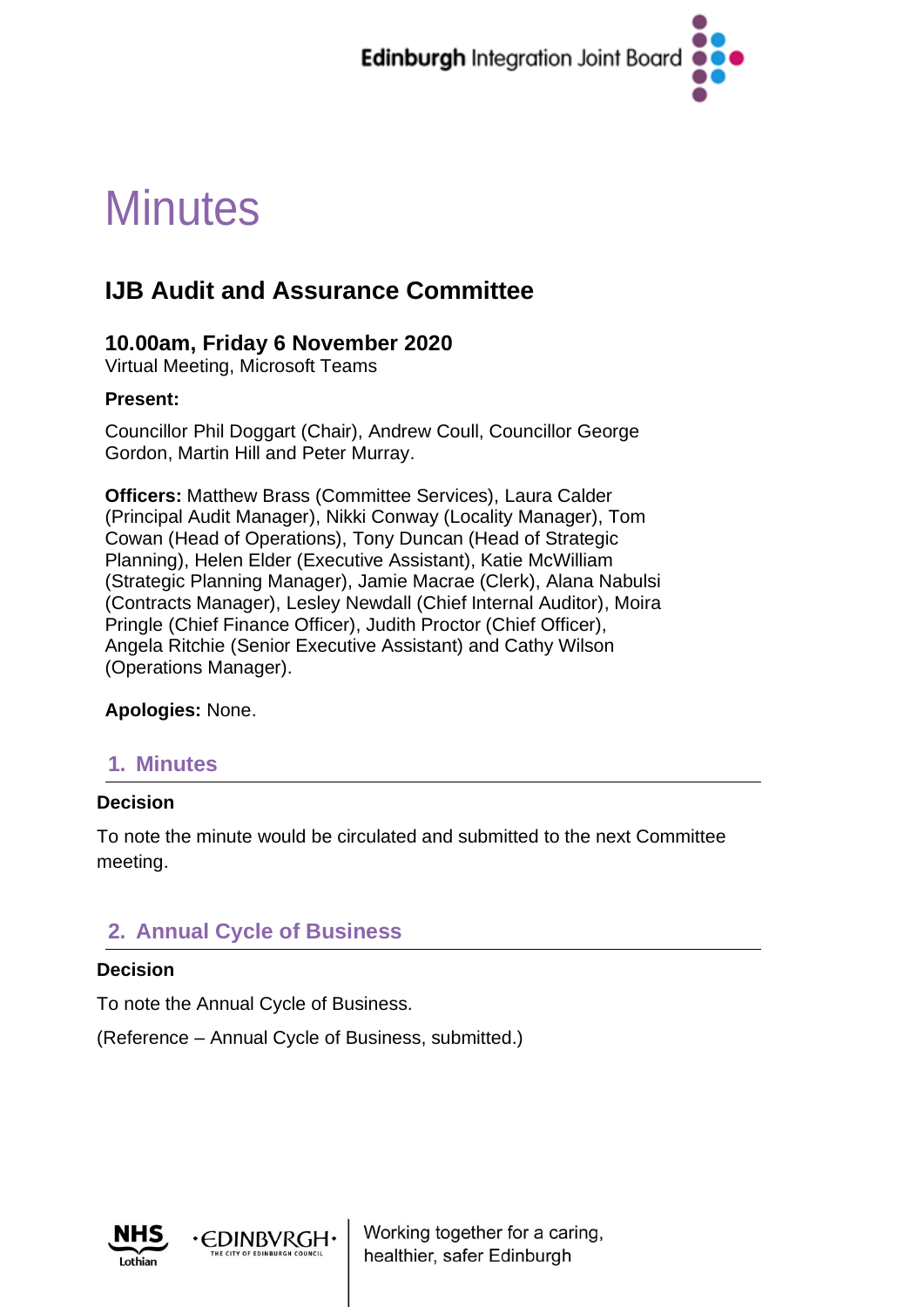## **3. Outstanding Actions**

#### **Decision**

- 1) To agree to close the following actions;
	- Action 2 IJB Records Management Plan
	- Action 3 Risk Register
	- Action 4 Internal Audit Update 22 October 2019 to 13 February 2020.
- 2) To note the remaining outstanding actions.

(Reference – Outstanding Actions, submitted.)

## **4. Update from NHS Lothian: Internal Audit Principles & Monitoring of Progress with Implementation Findings**

A verbal update was provided to Committee by Alan Payne, NHS Lothian, on Internal Audit Principles and the Progress with Implementation Findings.

The update gave Committee more information on the refresh of internal audit principles, after concerns were expressed surrounding the relevance and ability of the current principles that were in place.

Committee members noted that the work undertaken by NHS Lothian representatives did not reflect the discussions and presumptions members had, and there appeared to be a misunderstanding between both parties over the problems of the current principles – specifically for the IJB - and the work being done to resolve them. As a result, further clarity was requested.

#### **Decision**

- 1) To agree that a meeting would be arranged with Jo Bennett to seek clarity on the internal audit principles.
- 2) To request a full report to next Committee detailing the outcomes of the discussion.

## **5. Internal Audit Update for the Period 16 March to 28 September 2020**

An internal audit (IA) update was presented to committee which provided a progress report on internal audit assurance activity from 16 March to 28 September 2020.

It was noted that nine audit reports had been completed by the Council and NHS Lothian that may be of interest to the Committee, but no reports had been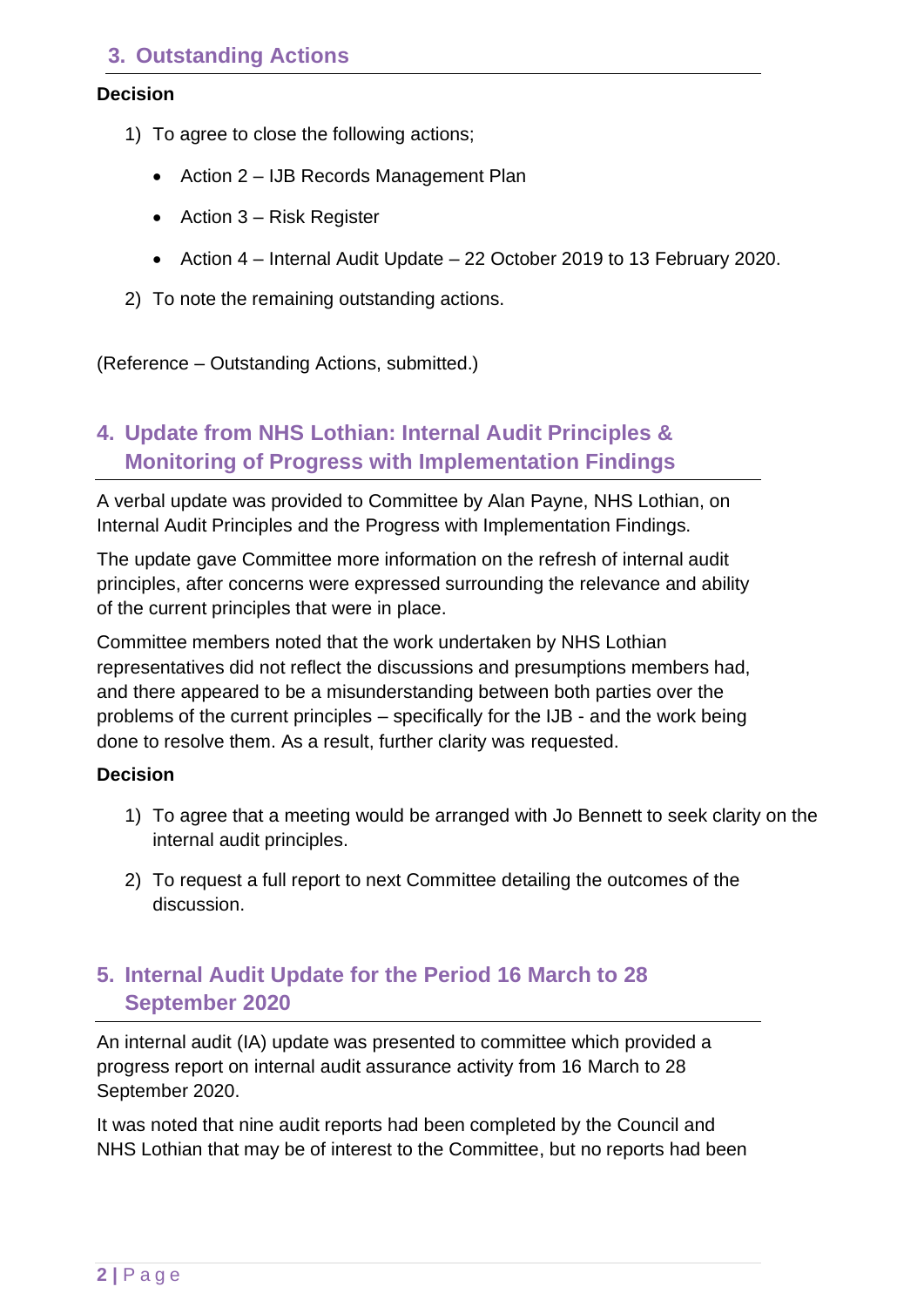referred by the Governance, Risk and Best Value Committee or the NHSL Audit and Risk Committee.

It was noted that there were several open, overdue IA findings for the Committee to consider, which were overdue even after factoring in a four-month extension due to Covid-19. Several members expressed concerns that these overdue findings were not being treated seriously, and the current system was not giving priority to these actions.

The Plan for 2020/21 was noted to have progressed, with one audit currently underway.

#### **Decision**

- 1) To note progress with the delivery of the EIJB 2020/21 IA Plan.
- 2) To note progress with the refresh of the engagement Principles and the IA assurance approach.
- 3) To refer this report to the Council's Governance, Risk and Best Value Committee for their information as a number of the open EIJB IA findings relate to operational service delivery for the Health and Social Care Partnership by the Council.
- 4) To express concern over the lack of assurance from the current process of the implementation of agreed management actions to support closure of the EIJB IA findings raised.
- 5) To instruct the Chief Officer to update Committee with a report on management engagement with the audit process.

(Reference – report by the Chief Internal Auditor, submitted.)

## **6. Integration Joint Board Risk Register**

An updated version of the IJB Risk Register was presented to Committee for consideration. The report updated Committee on the risk management activity put in place to manage, mitigate and escalate risks.

A new, proposed methodology was introduced to Committee which attempts to clearly articulate the actions being taken to manage and mitigate risks. This new method included 'risk profile cards' for 'medium' risks, which members noted could contribute to a more detailed and comprehensive Risk Register.

#### **Decision**

- 1) To note the continued development of the IJB Risk Register.
- 2) To note the introduction of 'risk profile cards' for 'medium' risks.
- 3) To consider the mitigating controls identified against these current risks are adequate.
- 4) To consider if further risks should be added to the register.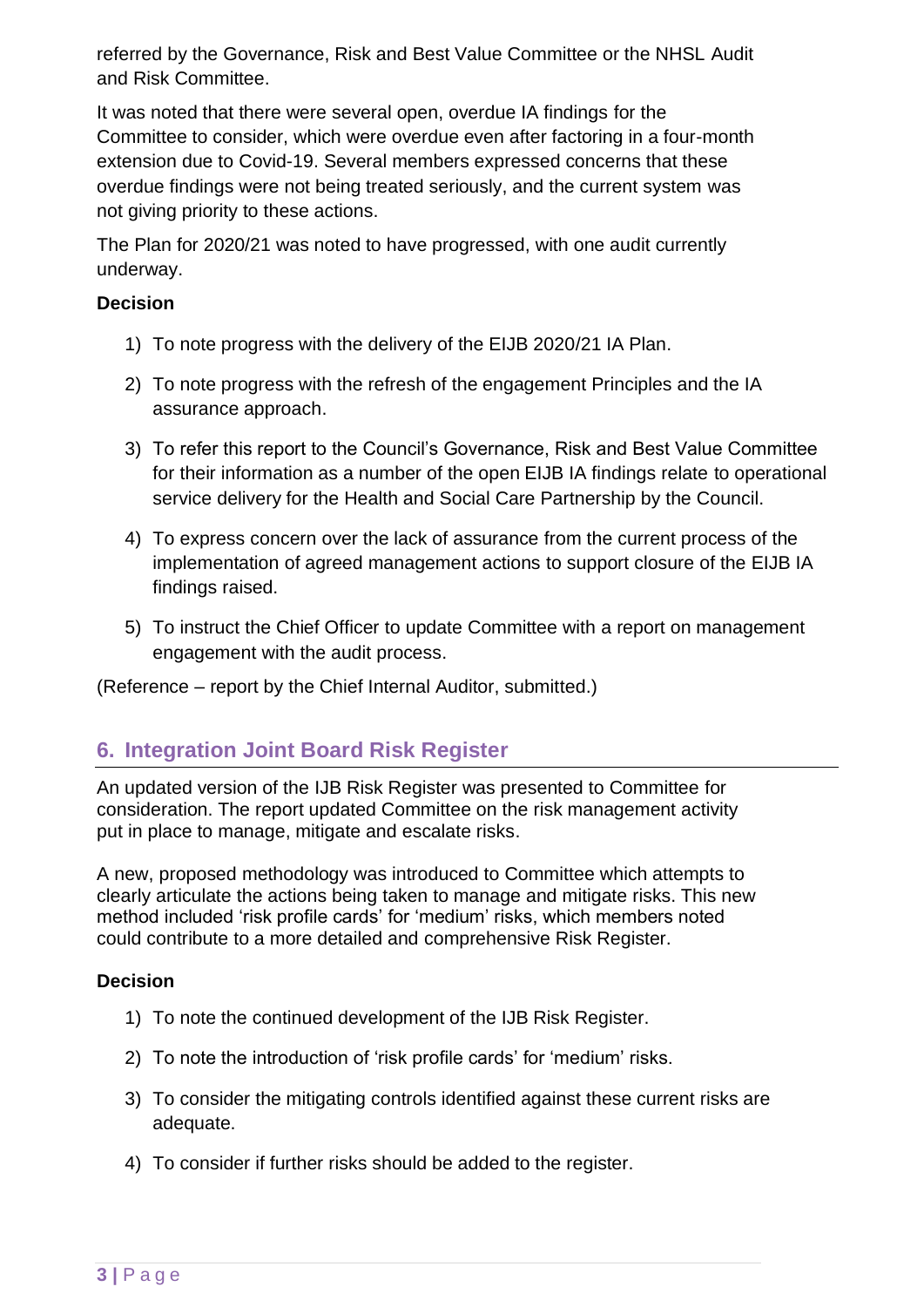- 5) To consider the approach the Committee would recommend where there was a formal proposal to accept a risk.
- 6) To agree that a note would be circulated on Risk ID 3.5, detailing how it could occur and the reasons for its 'low' rating.

(Reference – report by the Chief Finance Officer, Edinburgh Integration Joint Board, submitted.)

## **7. Update on the 17 December 2020 IJB Risk Workshop**

An update was presented to Committee on the progress of the IJB Risk Workshop scheduled for 17 December 2020.

Following ambiguity surrounding the discussion of internal audit principles earlier in the meeting, it was agreed that the principles that would be discussed would need to be clarified, and then circulated to members before the Workshop start date.

#### **Decision**

- 1) To note the plan for the 17 December IIJB developmental workshop.
- 2) To circulate a note on the internal audit principles that will be discussed at the Workshop.
- 3) To formally extend an invitation to Lesley Newdall and Jo Bennett to the Workshop.

(Reference – report by the Chief Finance Officer, Edinburgh Integration Joint Board, submitted.)

### **8. Integration Joint Board Records Management Plan Update**

A progress report was presented to Committee providing members with the Integration Joint Board's Record Management Plan update.

The report updated members on the status of outstanding elements that were suggested from the Keeper of Scotland's improvement plan, which was received in January. It was noted these elements needed to be completed by the end of October 2020, ready for a draft re-submission to the Keeper's Office on 30 November 2020.

#### **Decision**

- 1) To note progress made against the IJB RMP action plan since 30 September 2020.
- 2) To review and approve the IJB's Records Management Improvement Policy Statement.
- 3) To review and approve the IJB's Business Classification Scheme, Records Retention and Destruction Schedule.